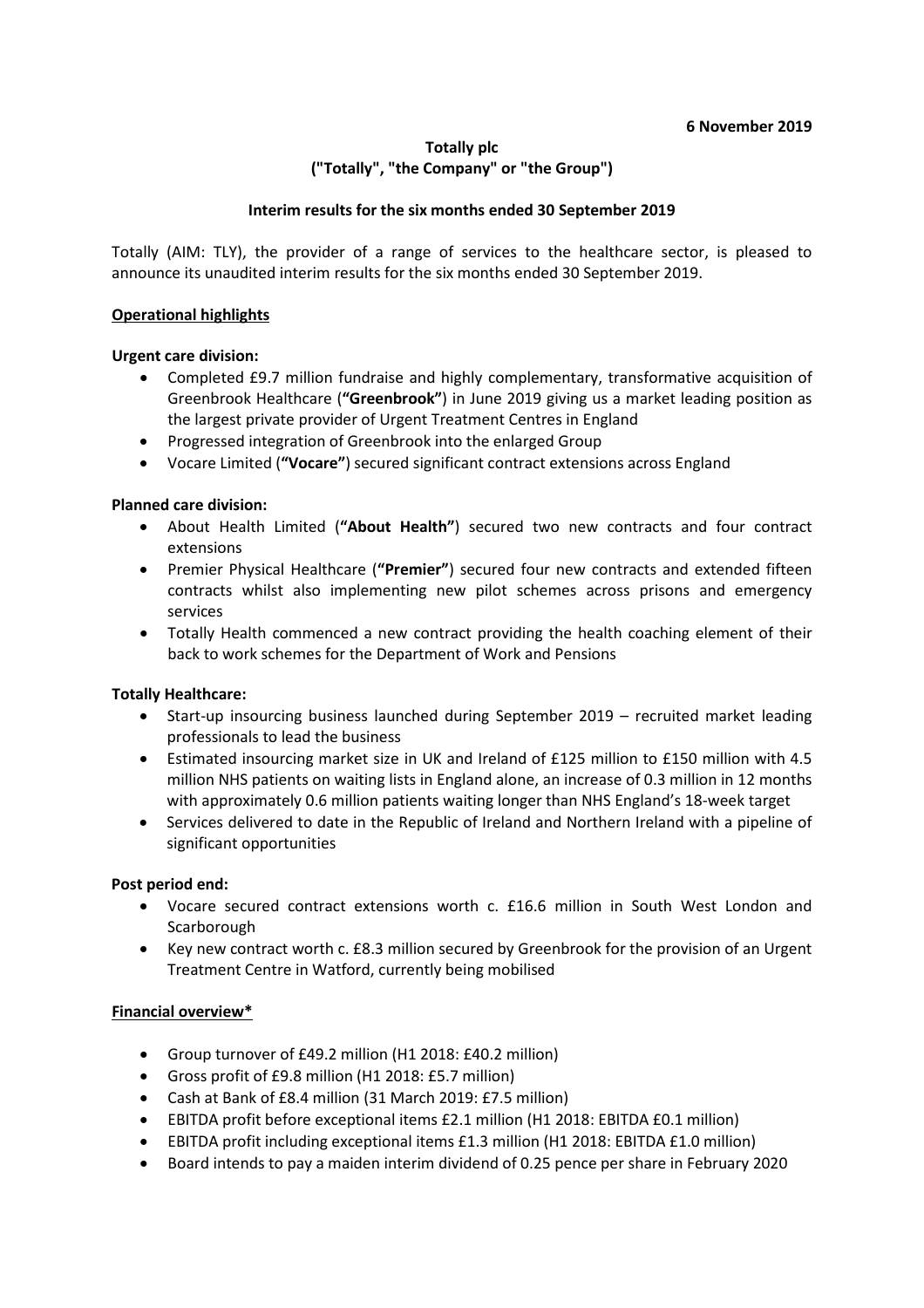\**Period under review includes impact of three months trading performance from Greenbrook since its acquisition in late June 2019*

#### **Chairman's Statement**

I am pleased to report on a solid first half which saw us complete the transformational and highly complementary acquisition of Greenbrook Healthcare, offering the Group a greater foothold across the UK in the urgent care sector. Urgent care is one of the cornerstones of the NHS Long Term Plan and, with both Vocare and Greenbrook as part of the Group, Totally has a nationwide footprint in this area with the ability to provide the key services that the Long Term Plan requires. Great progress has been made by the management team integrating Greenbrook and many synergies have already been realised. The Group has also seen good results across the rest of the core business and continues to find many business opportunities across our subsidiaries as we scale the Group.

During September 2019 we launched Totally Healthcare, a business focused on insourcing; an emerging area of healthcare provision which can help to clear long waiting lists. This is an exciting step for us; the market for insourcing is currently estimated by management to be valued at £125m- £150m per annum and is growing rapidly. Our aim is for Totally Healthcare to become the UK and Ireland's market leader in insourcing. With a national platform in place, as well as strong relationships across a number of healthcare commissioners and providers, we are confident that Totally Healthcare will achieve this goal.

As ever, I would like to take this opportunity to thank all stakeholders for their continued support over a period which has positioned the Group for future growth. We look forward to updating the market in due course as we continue to integrate Greenbrook with the wider Group and develop Totally Healthcare into an insourcing market leader.

**Bob Holt Chairman 6 November 2019**

#### **Operational Review**

I am delighted with the progress that we continue to make across the Group and am pleased to report that, at the half year, we are trading in line with both management and market expectations and the pipeline of opportunities remains strong across all business streams. Alongside sizeable new contracts, extensions and renewals across the Group we also announced, post period end, a key new c. £8.3 million contract win by Greenbrook to provide services at Watford Urgent Treatment Centre, as well as contract extensions for Vocare worth c. £16.6 million and numerous contract variations and extensions in our planned care businesses. These are fantastic achievements, and we are hopeful of being in a position to announce further activity in the near future.

We have continued to ensure that the quality of the services we deliver are of a consistently high standard which is testament to our staff. All of our registered Care Quality Commission (**"CQC"**) registered services are rated as Good with the exception of one service which remains at Requiring Improvement. This is a position that all of us at Totally are very proud to have achieved.

We were also pleased to announce the launch of Totally Healthcare which is already actively delivering services in the Republic of Ireland and Northern Ireland. With nearly 4.5 million NHS patients currently on waiting lists in England alone and increasing pressure on NHS services, waiting times and waiting lists are not likely to decline without considerable effort. We see a significant opportunity to benefit patients and hospitals alike, across the UK and Ireland and we are hugely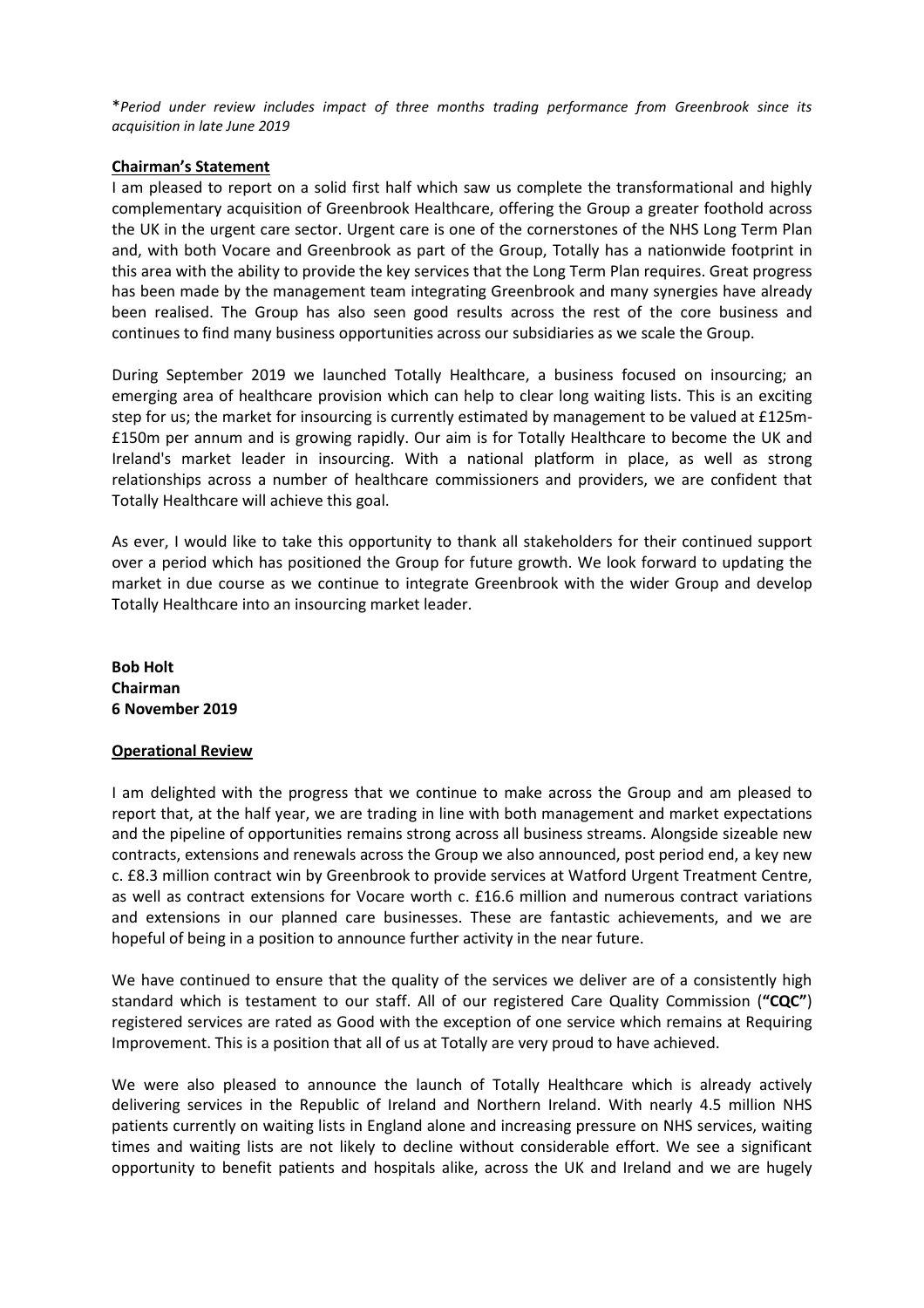excited by the opportunity that this presents for the Group. After just the first few weeks of trading we are very pleased with the progress made: patient feedback has been excellent, we have begun a number of discussions with hospitals across the UK and are confident that further new business is imminent.

Following the progress made on the integration of Greenbrook we now have a strengthened nationwide platform for service delivery in integrated urgent care, complementing our planned care subsidiaries which continue to perform well and win new business. We are very excited by the future prospects and are now focused on continuing to build momentum across all our divisions and, as with the recent launch of Totally Healthcare, are looking for opportunities to continue to grow organically into the lucrative and emerging areas of both planned and urgent care.

I would like to thank our shareholders for their support and all of our employees who continue to make such a significant impact on the business and enable it to deliver a high-quality service to patients on behalf of our customers.

**Wendy Lawrence Chief Executive Officer 6 November 2019**

#### **Financial Review**

For the six month period we are pleased to report turnover of £49.2 million (H1 2018: £40.2 million) and earnings before interest, taxation, depreciation and amortisation, excluding exceptional items (EBITDA) of £2.1m (H1 2018: £0.1 million). The loss before tax is £2.6 million (30 September 2018: £0.5 million loss). The loss before tax for the period includes amortisation of acquisition intangibles relating to contracts acquired of £2.5 million (30 September 2018: £0.9 million). These results reflect the impact of three months trading performance from Greenbrook since its acquisition in late June 2019.

An underlying Gross Margin of 17% has been achieved in the first half of the year and is ahead of plan (14% in H1 2018). Discussions continue with healthcare commissioners and providers regarding preparation for winter and how we together manage these. We are excited by the opportunity of further improvement in our gross margin targets as the new Totally Healthcare insourcing business gains further traction and delivers solid gross margin in excess of 20%. Overhead reduction opportunities also continue to deliver as planned.

During the six month period to 30 September 2019, the acquisition of Greenbrook Healthcare was completed. The gross cash consideration for the Greenbrook acquisition was £13.8 million and included cash acquired of £5.8 million. The net cash outflow was £8.0 million. The acquisition was funded through a Placing of shares at 10p per share raising £9.0 million gross, an open Offer which raised £0.74m and the Group's existing cash resources.

The transaction, which was transacted as a reverse takeover and on a 'cash free, debt free' basis plus normalised working capital, was funded through new equity and Totally cash reserves. Totally plc has historically presented the consideration paid in relation to acquisitions in 'gross' terms, thus including the cash acquired, and will continue to do so in the interests of consistency. Accordingly, the total consideration for the acquisition of Greenbrook was £11.5 million on a cash free and debt free basis, with a normalised level of working capital.

#### **Maiden Interim Dividend**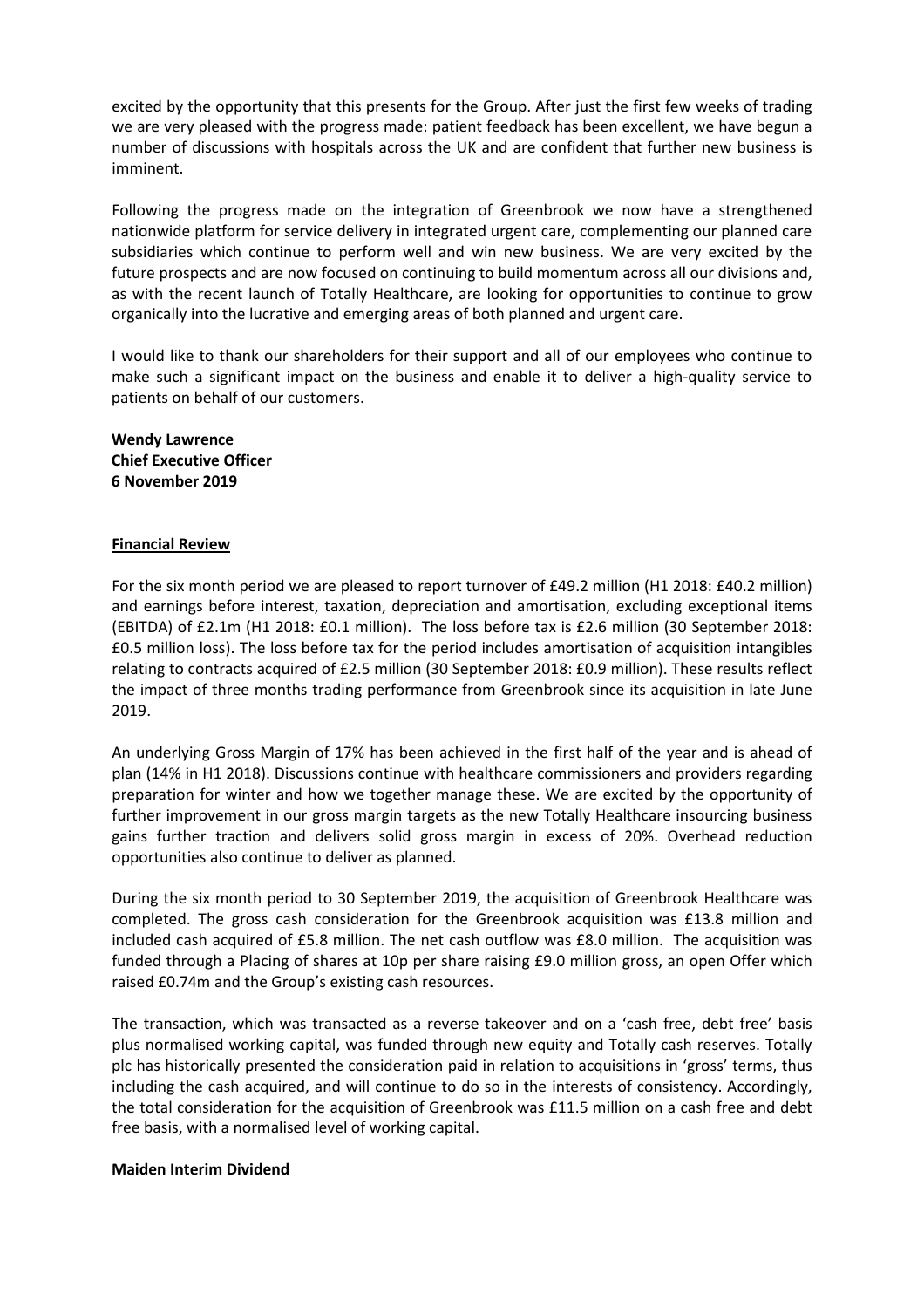The Company intends to pay a maiden interim dividend of 0.25 pence per share in February 2020. The interim dividend will be formally declared and announced ahead of its proposed payment in February 2020. The introduction of a dividend stream for the benefit of shareholders reflects the Group's performance and the Board's confidence in the Group's future prospects.

**Lisa Barter Finance Director 6 November 2019 For further information please contact: Totally plc** 020 3866 3335 Wendy Lawrence, Chief Executive Bob Holt, Chairman **Allenby Capital Limited (Nominated Adviser & Joint Corporate Broker)** 020 3328 5656 Nick Athanas Liz Kirchner **Canaccord Genuity Limited (Joint Corporate Broker)** 020 7523 8000 Bobbie Hilliam Alex Aylen **Yellow Jersey PR** 020 3004 9512 Georgia Colkin Joe Burgess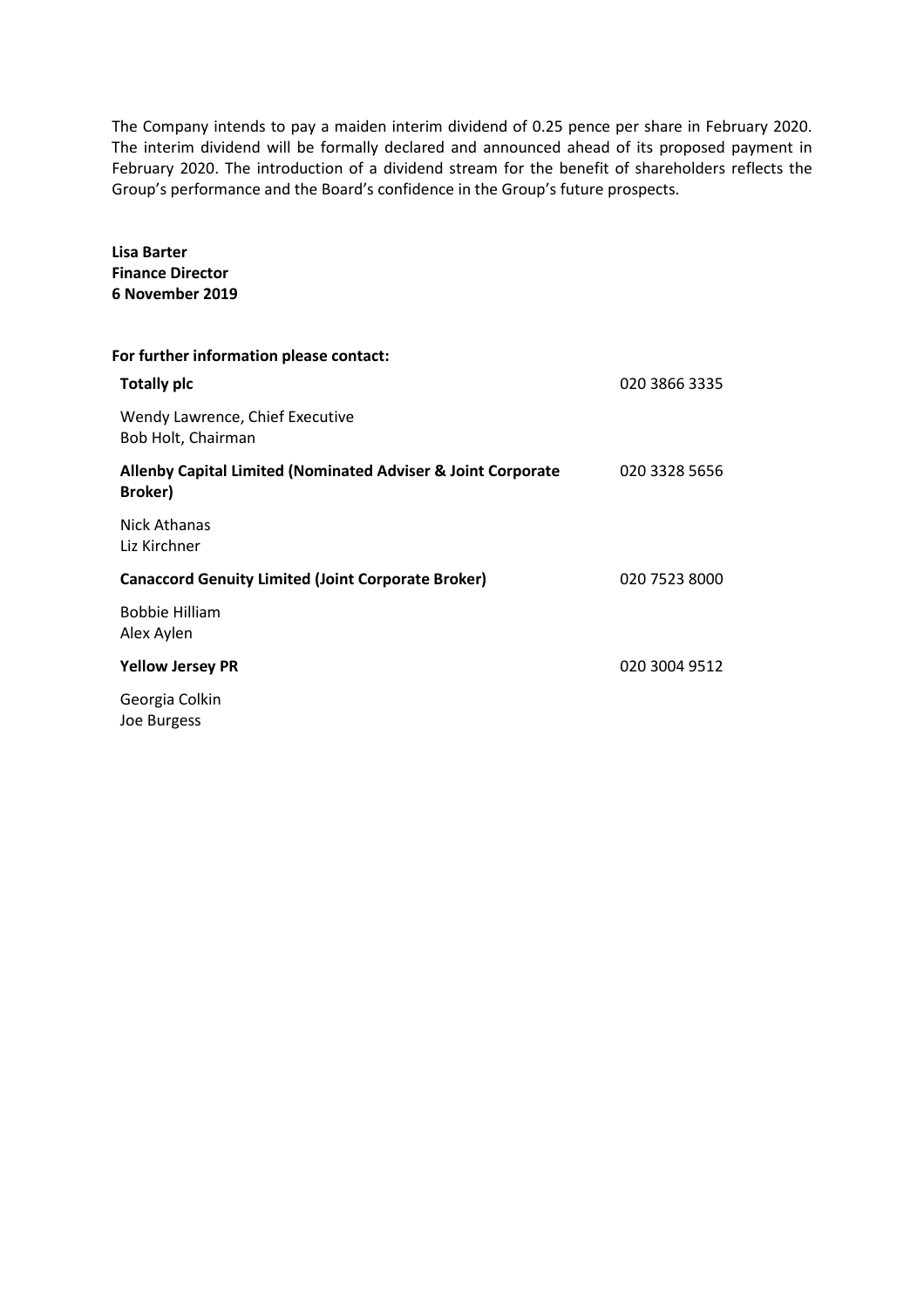## **Interim Consolidated Income Statement**

For the six months ended 30 September 2019

|                                           | Six Months ended Six Months ended Year ended 31<br>30 September<br>30 September<br>2018 **<br>2019*<br>(unaudited)<br>(unaudited) |          | March<br>2019<br>(audited) |  |
|-------------------------------------------|-----------------------------------------------------------------------------------------------------------------------------------|----------|----------------------------|--|
|                                           | £000                                                                                                                              | £000     | £000                       |  |
| Revenue                                   | 49,221                                                                                                                            | 40,164   | 78,007                     |  |
| Cost of sales                             | (39,397)                                                                                                                          | (34,475) | (65,939)                   |  |
| <b>Gross profit</b>                       | 9,824                                                                                                                             | 5,689    | 12,068                     |  |
| Administrative expenses                   | (7, 748)                                                                                                                          | (5, 594) | (10, 962)                  |  |
| <b>EBITDA excluding exceptional items</b> | 2,076                                                                                                                             | 95       | 1,106                      |  |
| <b>Exceptional items</b>                  | (790)                                                                                                                             | 912      | 126                        |  |
| <b>EBITDA including exceptional items</b> | 1,286                                                                                                                             | 1,007    | 1,232                      |  |
| Depreciation and amortisation             | (3,755)                                                                                                                           | (1, 420) | (2,822)                    |  |
| <b>Operating loss</b>                     | (2,469)                                                                                                                           | (413)    | (1,590)                    |  |
| Finance income                            | 2                                                                                                                                 | 2        | 3                          |  |
| Finance costs                             | (153)                                                                                                                             | (129)    | (228)                      |  |
| Loss before tax                           | (2,620)                                                                                                                           | (540)    | (1, 815)                   |  |
| Income tax                                | 363                                                                                                                               | (231)    | 313                        |  |
| Loss after tax                            | (2, 257)                                                                                                                          | (771)    | (1,502)                    |  |
| (Loss)/earnings per share                 |                                                                                                                                   |          |                            |  |
| Continuing operations                     |                                                                                                                                   |          |                            |  |
| <b>Basic: Pence</b>                       | (1.75)                                                                                                                            | (1.29)   | (2.51)                     |  |
| <b>Diluted: Pence</b>                     | (1.75)                                                                                                                            | (1.29)   | (2.51)                     |  |

\* The financial results for the six months to 30 September 2019 include the impact of three months trading performance from Greenbrook which was acquired on 20 June 2019.

\*\* The financial results for the six months to 30 September 2018 do not include Greenbrook which was acquired on 20 June 2019.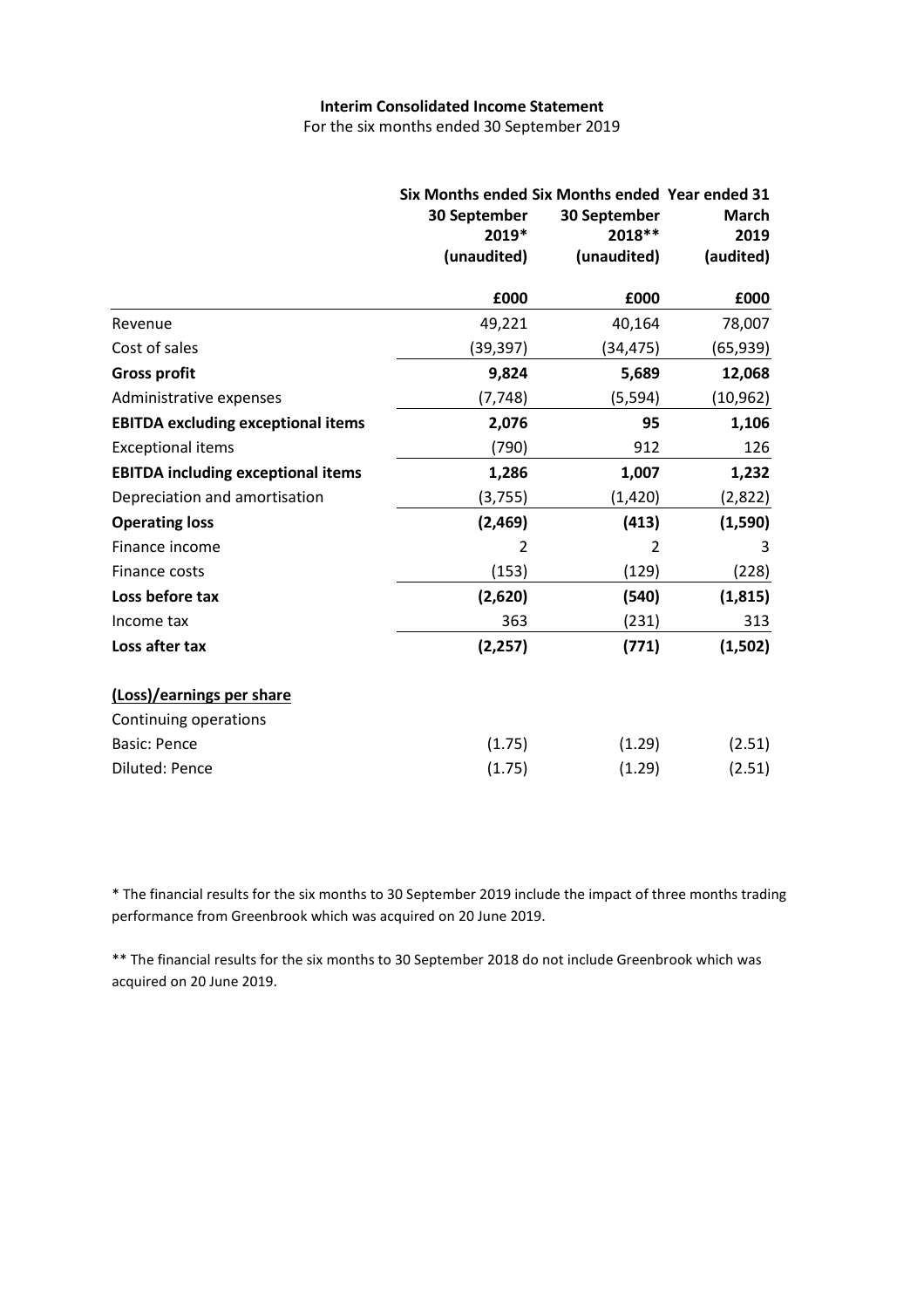# **Interim Consolidated Statement of Changesin Equity**

For the six months ended 30 September 2019

|                                                     | <b>Share</b><br>capital | <b>Share</b><br>premium | <b>Retained</b><br>earnings | <b>Equity</b><br>Shareholders'<br>funds |
|-----------------------------------------------------|-------------------------|-------------------------|-----------------------------|-----------------------------------------|
|                                                     | £000                    | £000                    | £000                        | £000                                    |
| At 1 April 2018 (Audited)                           | 5,979                   | 16,408                  | 4,951                       | 27,338                                  |
| Comprehensive loss for the period (Unaudited)       |                         |                         | (771)                       | (771)                                   |
| Credit on issue of warrants and Options (Unaudited) |                         |                         | 21                          | 21                                      |
| At 30 September 2018 (Unaudited)                    | 5,979                   | 16,408                  | 4,201                       | 26,588                                  |
| At 1 April 2018 (Audited)                           | 5,979                   | 16,408                  | 4,951                       | 27,338                                  |
| Comprehensive loss for the period (Audited)         |                         |                         | (1,502)                     | (1,502)                                 |
| Credit on issue of warrants and options (Audited)   |                         |                         | 43                          | 43                                      |
| At 31 March 2019 (Audited)                          | 5,979                   | 16,408                  | 3,492                       | 25,879                                  |
| At 1 April 2019 (Unaudited)                         | 5,979                   | 16,408                  | 3,492                       | 25,879                                  |
| Comprehensive loss for the period (Unaudited)       |                         |                         | (2, 257)                    | (2, 257)                                |
| Issue of share capital (Unaudited)                  | 12,239                  |                         |                             | 12,239                                  |
| Credit on issue of warrants and options (Unaudited) |                         |                         | 25                          | 25                                      |
| At 30 September 2019 (Unaudited)                    | 18,218                  | 16,408                  | 1,260                       | 35,886                                  |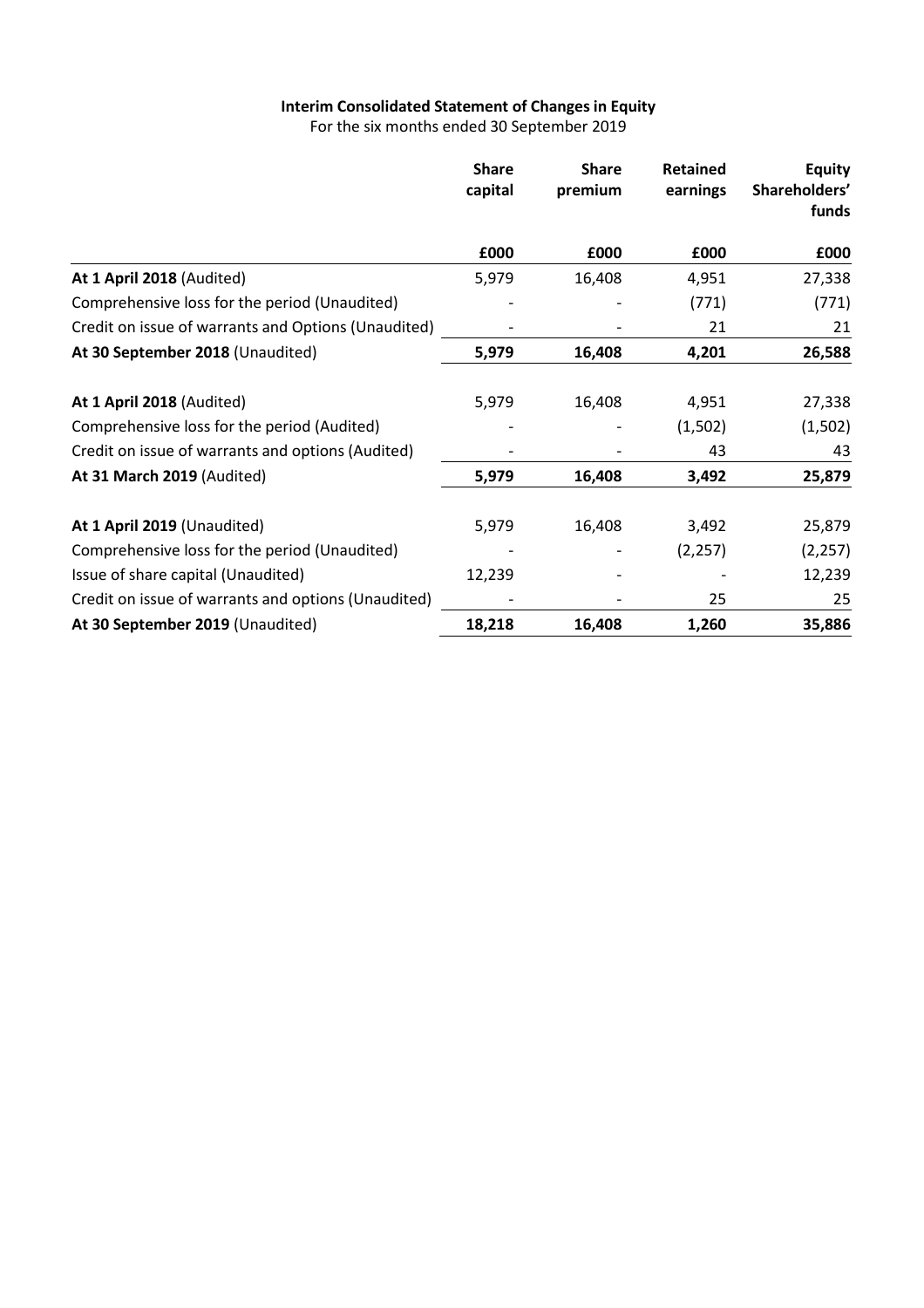## **Interim Consolidated Statement of Financial Position** As at 30 September 2019

|                                    | <b>Six Months</b> | <b>Six Months</b> | Year ended             |
|------------------------------------|-------------------|-------------------|------------------------|
|                                    | ended 30          | ended 30          | 31 March               |
|                                    | September<br>2019 | September         | 2019<br>2018 (audited) |
|                                    | (unaudited)       | (unaudited)       | £000                   |
|                                    | £000              |                   |                        |
|                                    |                   | £000              |                        |
| <b>Non-current assets</b>          |                   |                   |                        |
| Intangible fixed assets            | 41,536            | 30,803            | 28,824                 |
| Property, plant and equipment      | 6,771             | 777               | 599                    |
| Deferred tax                       | 217               | 515               | 158                    |
|                                    | 48,524            | 32,095            | 29,581                 |
| <b>Current assets</b>              |                   |                   |                        |
| Inventories                        | 60                | 30                | 68                     |
| Trade and other receivables        | 13,329            | 10,751            | 8,606                  |
| Cash and cash equivalent           | 8,372             | 9,002             | 7,520                  |
|                                    | 21,761            | 19,783            | 16,194                 |
| <b>Total assets</b>                | 70,285            | 51,878            | 45,775                 |
| <b>Current liabilities</b>         |                   |                   |                        |
| Trade and other payables           | (27,046)          | (22, 373)         | (18, 784)              |
| Corporation tax                    | (198)             |                   |                        |
| <b>Borrowings</b>                  | (1,584)           | (5)               | (5)                    |
| Deferred acquisition consideration | (293)             | (2,027)           | (322)                  |
|                                    | (29, 121)         | (24, 405)         | (19, 111)              |
| <b>Non-current liabilities</b>     |                   |                   |                        |
| <b>Borrowings</b>                  | (3, 496)          | (4)               | (3)                    |
| Other payables                     | (768)             | (881)             | (768)                  |
| Deferred tax                       | (1,014)           |                   | (14)                   |
|                                    | (5, 278)          | (885)             | (785)                  |
| <b>Total liabilities</b>           | (34,399)          | (25, 290)         | (19, 896)              |
| <b>Net current liabilities</b>     | (7, 360)          | (4, 622)          | (2, 917)               |
| <b>Net assets</b>                  | 35,886            | 26,588            | 25,879                 |
| <b>Shareholders' Equity</b>        |                   |                   |                        |
| Share capital                      | 18,218            | 5,979             | 5,979                  |
| Share premium account              | 16,408            | 16,408            | 16,408                 |
| <b>Retained earnings</b>           | 1,260             | 4,201             | 3,492                  |
| <b>Equity shareholders' funds</b>  | 35,886            | 26,588            | 25,879                 |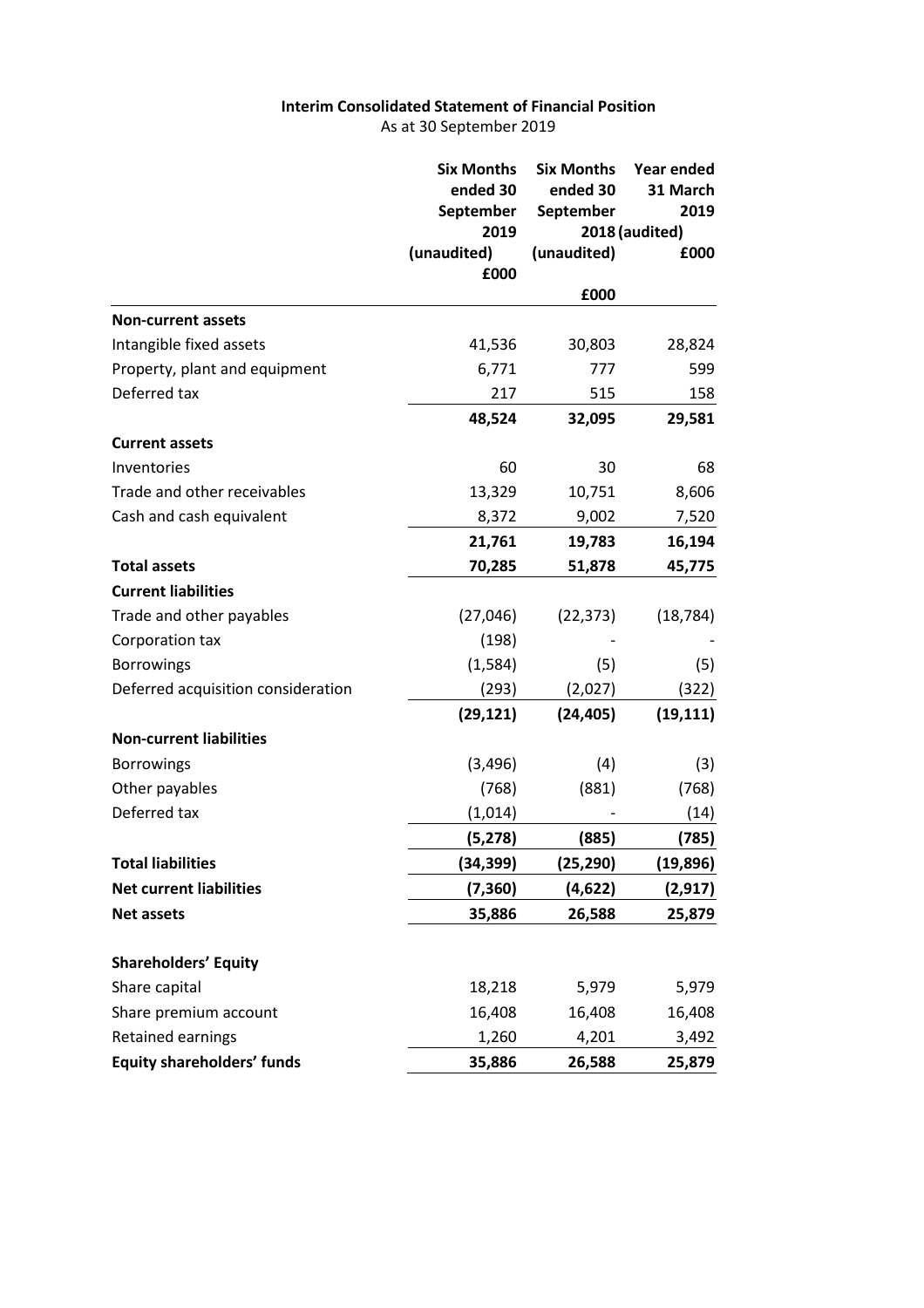# **Interim Consolidated Cash Flow Statement**

For the six months ended 30 September 2019

|                                                      | <b>Six Months Six Months</b><br>ended 30 | ended 30                | Year<br>ended 31  |  |
|------------------------------------------------------|------------------------------------------|-------------------------|-------------------|--|
|                                                      |                                          | September September     | <b>March</b>      |  |
|                                                      | 2019                                     | 2018                    | 2019<br>(audited) |  |
|                                                      |                                          | (unaudited) (unaudited) |                   |  |
|                                                      | £000                                     | £000                    | £000              |  |
| Cash flow from operating activities:                 |                                          |                         |                   |  |
| (Loss)/profit for the period                         | (2, 257)                                 | (771)                   | (1,502)           |  |
| Adjustments for:                                     |                                          |                         |                   |  |
| Options and warrants charge                          | 25                                       | 21                      | 43                |  |
| Amortisation and depreciation                        | 1,302                                    | 558                     | 1,098             |  |
| Amortisation of intangible value of contracts        | 2,453                                    | 862                     | 1,724             |  |
| Impairment of goodwill                               |                                          |                         | 2,000             |  |
| Tax expense recognised in profit or loss             | (363)                                    | 231                     | (313)             |  |
| Revaluation of contingent consideration              |                                          | (1,011)                 | (2,668)           |  |
| Finance costs                                        |                                          | 112                     | 112               |  |
| Movements in working capital:                        |                                          |                         |                   |  |
| Movement in inventory                                | 8                                        | 48                      | 10                |  |
| Movement in trade and other receivables              | (208)                                    | (1,044)                 | 1,100             |  |
| Movement in trade and other payables                 | (967)                                    | 91                      | (3, 457)          |  |
| Cash generated from operations*                      | (7)                                      | (903)                   | (1,853)           |  |
| Income tax received/(paid)                           | 55                                       | 36                      | 39                |  |
| Net cash flows from operating activities             | 48                                       | (867)                   | (1, 814)          |  |
| Cash flow from investing activities:                 |                                          |                         |                   |  |
| Purchase of property, plant and equipment            | (142)                                    | (117)                   | (265)             |  |
| Additions of intangible assets                       | (3)                                      | (154)                   | (491)             |  |
| Contingent consideration                             | (28)                                     | (81)                    | (130)             |  |
| Acquisition of subsidiary, net of cash acquired      | (8,029)                                  |                         |                   |  |
| Net cash flows from investing activities             | (8, 202)                                 | (352)                   | (886)             |  |
|                                                      |                                          |                         |                   |  |
| <b>Cash outflow before financing</b>                 | (8, 154)                                 | (1, 219)                | (2,700)           |  |
| Cash flow from financing activities:                 |                                          |                         |                   |  |
| Issue of share capital                               | 9,739                                    |                         |                   |  |
| Finance lease payments                               | (733)                                    | (3)                     | (4)               |  |
| Net cash flow from financing activities              | 9,006                                    | (3)                     | (4)               |  |
|                                                      |                                          |                         |                   |  |
| Net increase/(decrease) in cash and cash equivalents | 852                                      | (1, 222)                | (2,704)           |  |
| Cash and cash equivalents at beginning of the period | 7,520                                    | 10,224                  | 10,224            |  |
| Cash and cash equivalents at end of the period       | 8,372                                    | 9,002                   | 7,520             |  |

\*Operating cash flows contain £0.8 million of acquisition related expenses which by nature are not considered to be recurring operating expenses.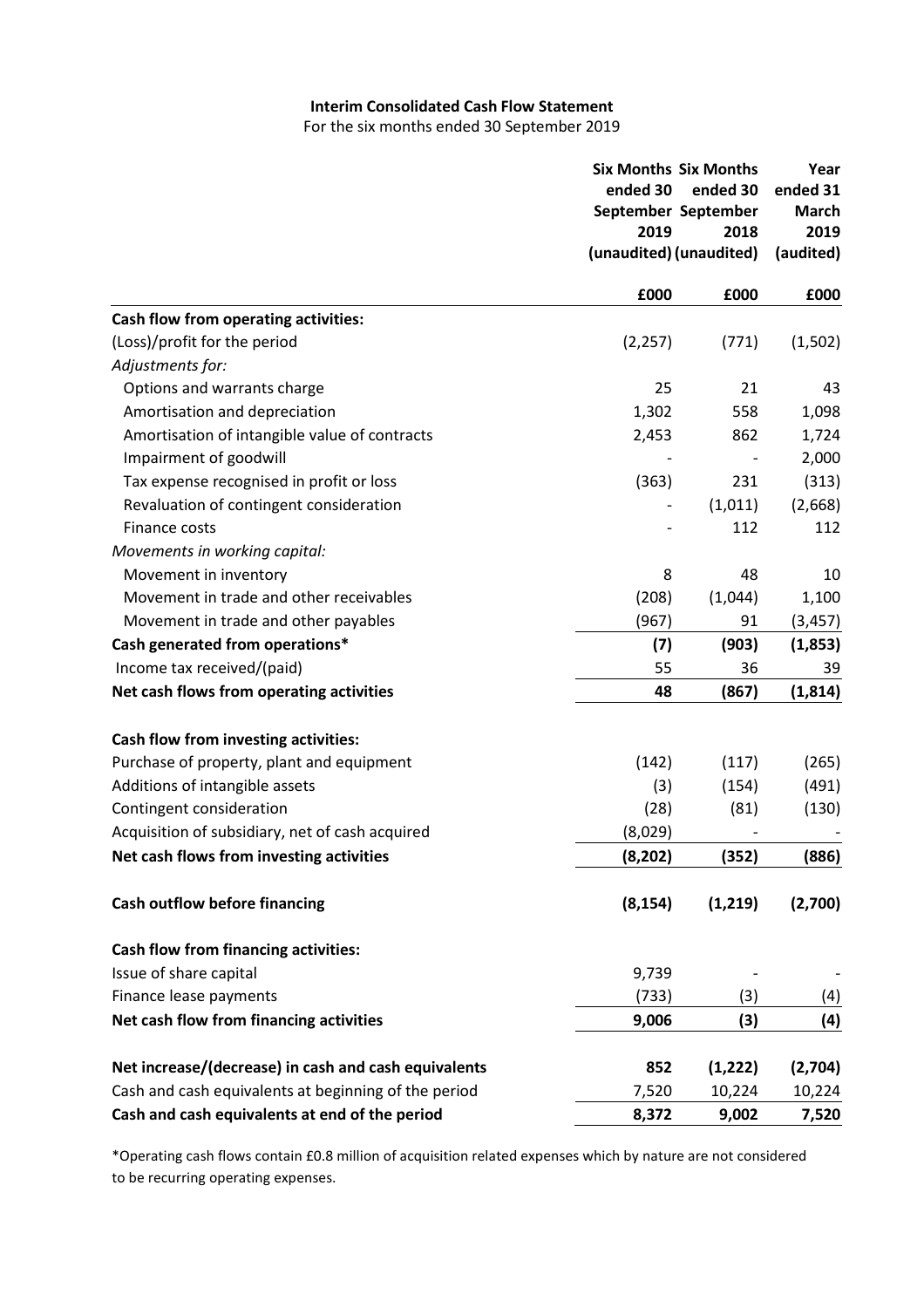## **Notes to the Interim Results**

## **1. Basis of preparation**

Totally plc is a public limited company incorporated in the United Kingdom under the Companies Act 2006 (registration number: 3870101). The Company's ordinary shares are admitted to trading on the AIM market of the London Stock Exchange ("AIM").

The Group's principal activities in the period under review have been the provision of innovative and consolidatory solutions to the healthcare sector, which are provided by the Group's wholly owned subsidiaries, Totally Health Limited, Premier Physical Healthcare Limited, About Health Limited, Optimum Sports Performance Centre Limited, Vocare Limited, Greenbrook Healthcare (Hounslow) Limited, Greenbrook Healthcare (Earl's Court) Limited and Totally Healthcare Limited.

The Group's interim report and accounts for the six months ended 30 September 2019 have been prepared using the recognition and measurement principles of International Financial Reporting Standards and Interpretations as endorsed by the European Union (collectively "Adopted IFRS").

These condensed consolidated interim financial statements for the six months ended 30 September 2019 have been prepared in accordance with the AIM Rules for Companies and should be read in conjunction with the financial statements for the year ended 31 March 2019, which have been prepared in accordance with IFRS as adopted by the European Union. The interim report and accounts do not include all the information and disclosures required in the annual financial statements.

The interim report and accounts have been prepared on the basis of the accounting policies, presentation and methods of computation as set out in the Group's March 2019 Annual Report and Accounts, except for those that relate to new standards and interpretations effective for the first time for periods beginning on (or after) 1 January 2019, and will be adopted in the 2020 annual financial statements. As of 1 April 2019, IFRS 16 "Leases", became effective and requires lessees to recognise all lease assets and liabilities on the balance sheet for both finance leases and operating leases. The main impact has been to recognise right of use assets of £6.0 million in intangible assets (of which £1.6 million relates to the acquisition of Greenbrook) and a lease liability for future payments of £5.8 million (of which £1.5 million relates to the acquisition of Greenbrook).

The interim report and accounts do not comprise statutory accounts within the meaning of section 434 of the Companies Act 2006. These condensed consolidated interim financial statements were approved by the Board of Directors on 5 November 2019. The results for the six months to 30 September 2019 and the comparative results for the six months to 30 September 2018 are unaudited. The figures for the period ended 31 March 2019 are extracted from the statutory accounts of the Group for that period.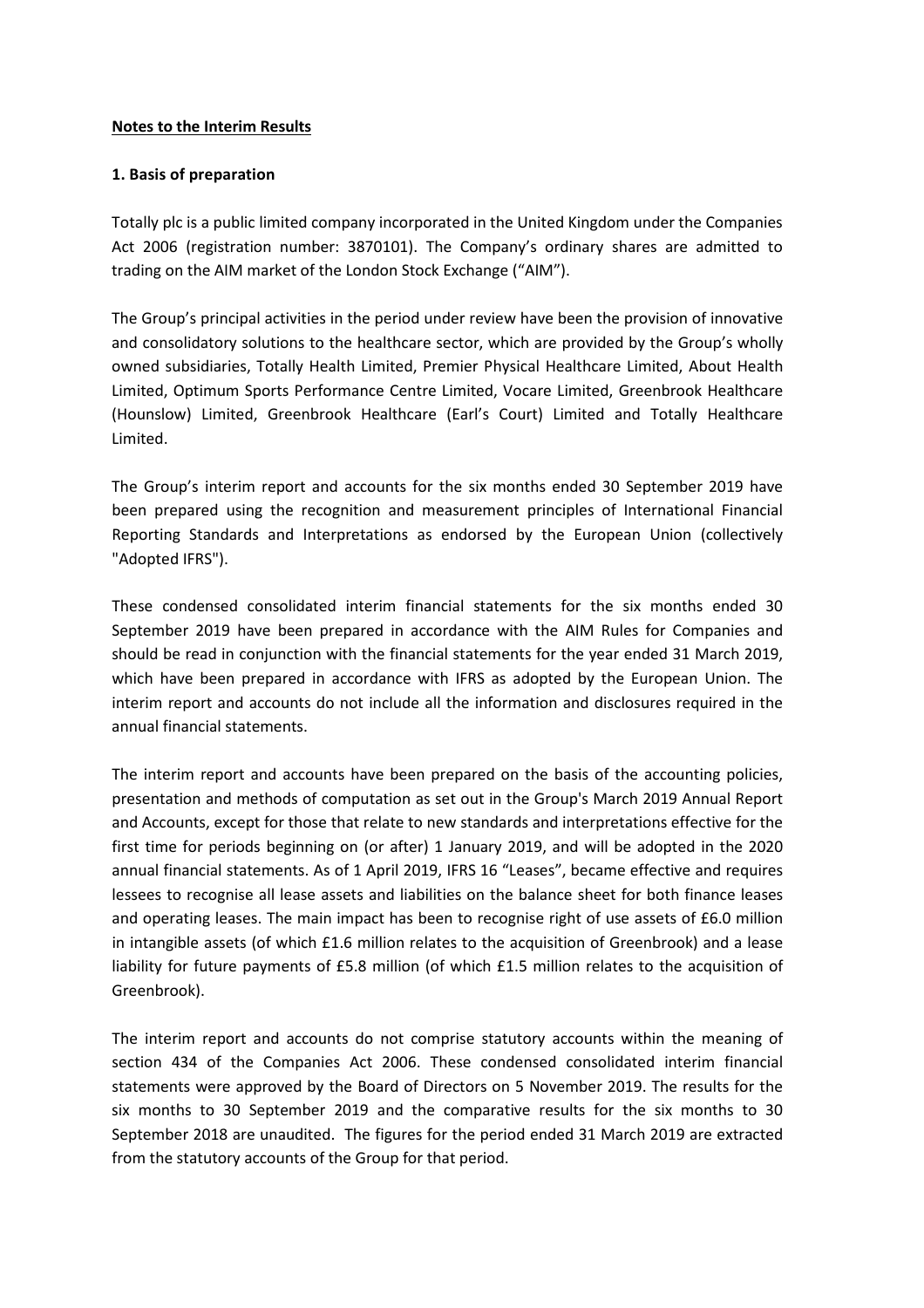The Directors believe that a combination of the Group's current cash, projected revenues from existing and future contracts will enable the Group to meet its obligations and to implement its business plan in full. Inherently, there can be no certainty in these matters, but the Directors believe that the Group's internal trading forecasts are realistic and that the going concern basis of preparation continues to be appropriate.

## **2. Exceptional items**

|                                                                | 6 months<br>ended<br>30 September<br>2019 | 6 months<br>ended<br>30 September<br>2018 | Year ended<br>31 March<br>2019 |
|----------------------------------------------------------------|-------------------------------------------|-------------------------------------------|--------------------------------|
|                                                                | £000<br>(Unaudited)                       | £000<br>(Unaudited)                       | £000<br>(Audited)              |
| Expenses in connection with the acquisition of<br>subsidiaries | 790                                       |                                           | 465                            |
| Revaluation of contingent consideration                        | $\overline{\phantom{a}}$                  | (1,011)                                   | (2,668)                        |
| Impairment of goodwill                                         | $\overline{\phantom{a}}$                  |                                           | 2,000                          |
| Other costs                                                    |                                           | 99                                        | 77                             |
|                                                                | 790                                       | (912)                                     | (126)                          |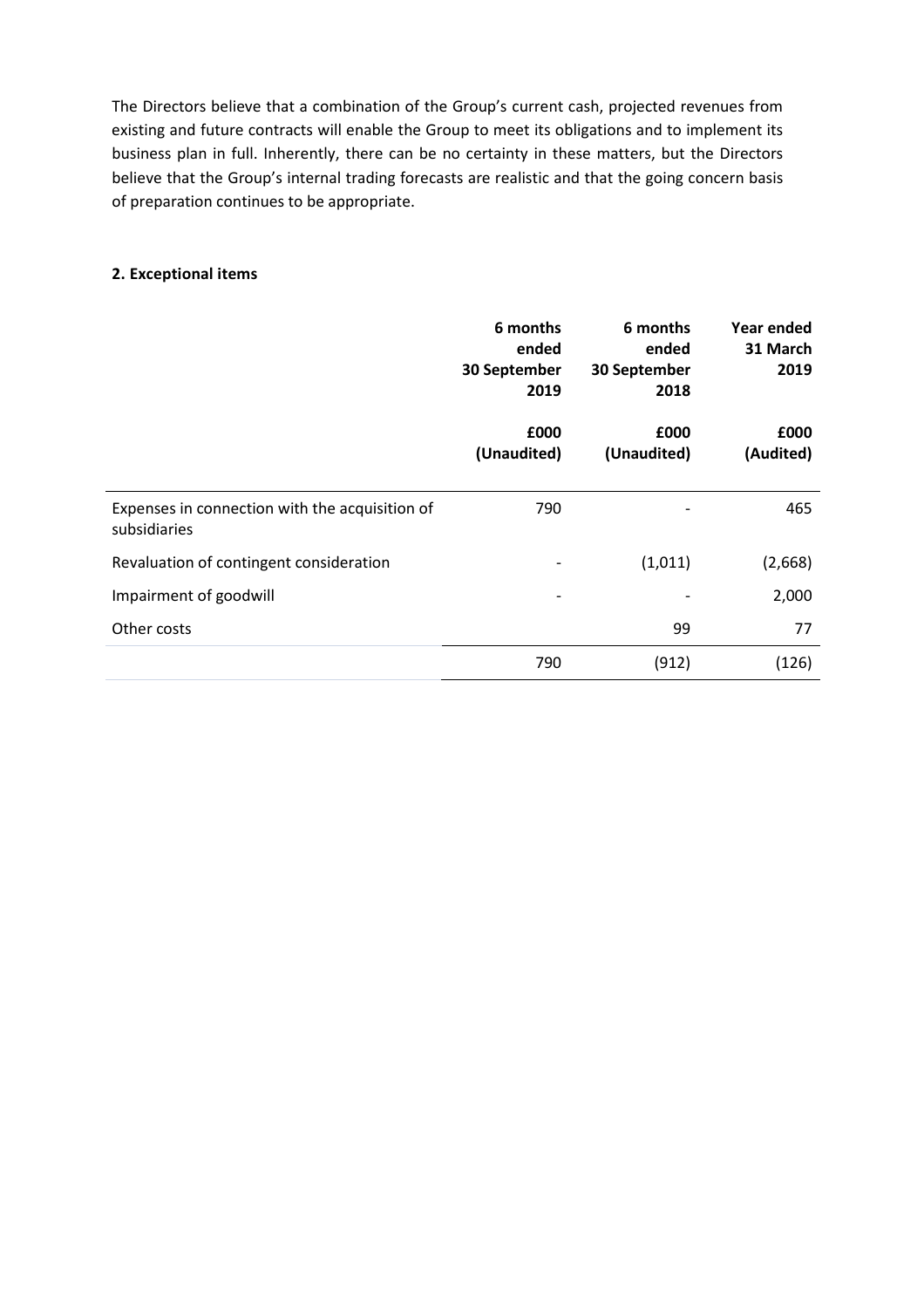# **3. (Loss)/earnings per share**

Basic (loss)/earnings per share is calculated by dividing the (loss)/profit attributable to equity holders of the Company by the weighted average number of ordinary shares in issue during the period. Diluted (loss)/earnings per share takes into account the effects of share options in issue.

|                                                                                                                        | 6 months<br>ended<br>30 September<br>2019 | 6 months<br>ended<br>30 September<br>2018 | 12 months<br>ended<br>31 March<br>2019 |
|------------------------------------------------------------------------------------------------------------------------|-------------------------------------------|-------------------------------------------|----------------------------------------|
|                                                                                                                        | £000<br>(Unaudited)                       | £000<br>(Unaudited)                       | £000<br>(Audited)                      |
| Loss (continuing operations) (£000)                                                                                    | (2, 257)                                  | (771)                                     | (1,502)                                |
| Weighted average number of shares used in<br>basic earnings per share calculations ('000)                              | 128,766,861                               | 59,795                                    | 59,795                                 |
| Potentially dilutive share options and<br>contingent share consideration ('000)                                        |                                           |                                           |                                        |
| Weighted average number of shares used in<br>diluted earnings per share calculations<br>(continuing operations) ('000) | 128,766,861                               | 59,795                                    | 59,795                                 |
| Basic (loss)/earnings per share (continuing<br>operations) (Pence)                                                     | (1.75)                                    | (1.29)                                    | (2.51)                                 |
| Diluted (loss)/earnings per share (continuing<br>operations) (Pence)                                                   | (1.75)                                    | (1.29)                                    | (2.51)                                 |

## **4. Events after the reporting period**

On 7 October 2019 two contract extensions, worth a total of c. £16.6 million, were awarded to Vocare Limited. The contract extensions comprise the following:

- The South West London NHS 111 & GP Out of Hours contract which has been extended from 28 September 2019 to 30 September 2020, valued at c. £10.6 million.
- The Scarborough Integrated Urgent Care (OOH & Urgent Care Centre) contract which has been extended from 1 April 2020 to 31 March 2022, valued at c. £6 million.

On 11 October 2019, Greenbrook Healthcare was awarded a new contract to deliver Urgent Treatment Centre services to Watford General Hospital, co-located in the A&E department, on behalf of West Hertfordshire Hospitals NHS Trust. The contract is worth a total of c. £8.3 million for the first period of the Contract to 30 June 2024.